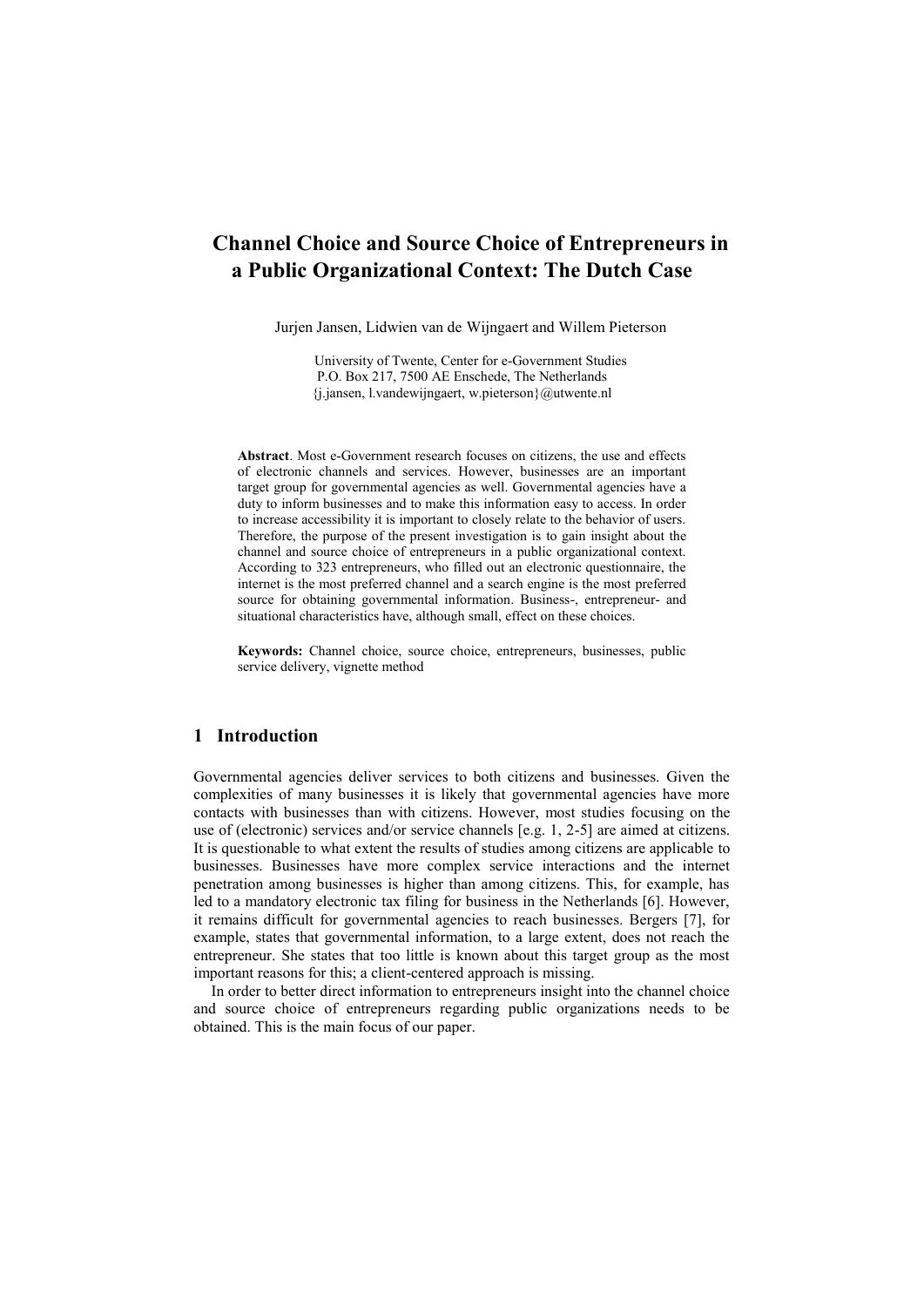### **2 Public service delivery to businesses**

The relationship between governmental agencies and businesses is, in general, relatively complex. This complexity is driven by a number of aspects. First of all, there are more rules and regulations and more contact points as compared to the relationship between governmental agencies and citizens. Second, the playing-field is complex. Entrepreneurs do business with different kinds of (semi) public organizations. This means that public service delivery has a complex and networked nature. Third, the moments of contact are complex. In some cases public organizations have indirect contact with a business, i.e. through intermediaries. This means that some contacts are mediated and some are not. The fourth and last aspect of complexity is the business itself. In some cases the entrepreneur is the business, while in other cases this is the accountant or bookkeeper. The whole makes service delivery to businesses hard to optimize.

Illustrative for this complexity is the limited range of knowledge in this field [e.g. 8]. Not only is the amount of research regarding service delivery to businesses in sharp contrast with research regarding service delivery to citizens, it can also be questioned to what extent the insights about citizens can be applied to businesses.

Public organizations do, however, increasingly feel a need to adopt a more clientcentered approach [9]. According to Van Duivenboden and Lips [10] there are three explanations for this. First, changing expectations from businesses, second, a complex societal environment that calls for different ways of direction, and, third, a differentiating offer of public services by using ICTs. Furthermore, according to Jansen et al. [9] this is prompted by ongoing bureaucratic procedures and the increase of abstract and impersonal electronic services and also by society in general which is becoming more complex, dynamic and diverse.

This diversity [see, 9] is based on three types of characteristics, namely: business characteristics, entrepreneur characteristics, and situational characteristics. We believe that these characteristics are important predictors of channel and source choice.

#### **2.1 Business, entrepreneur, and situational characteristics**

The first category of characteristics can be defined as demographics. Demographic segmentation holds that people who have the same demographics characteristics, e.g. age and gender, act the same [11].

According to Statistics Netherlands, the number of businesses in the Netherlands in 2008 was almost 800.000. We have chosen to focus our study on small and medium enterprises (SMEs). SMEs, i.e. businesses with 1 - 49 employees, are by far the largest group of businesses in the Netherlands. According to Statistics Netherlands 98% of the businesses can be defined as SMEs.

Besides the demographic characteristics of businesses we also take a look at entrepreneur demographics. According to Statistics Netherlands over two-thirds of the entrepreneurs is male. Furthermore, the entrepreneurs are most found in the age groups 25 to 45 and 45 to 65 years. A small percentage of entrepreneurs is older than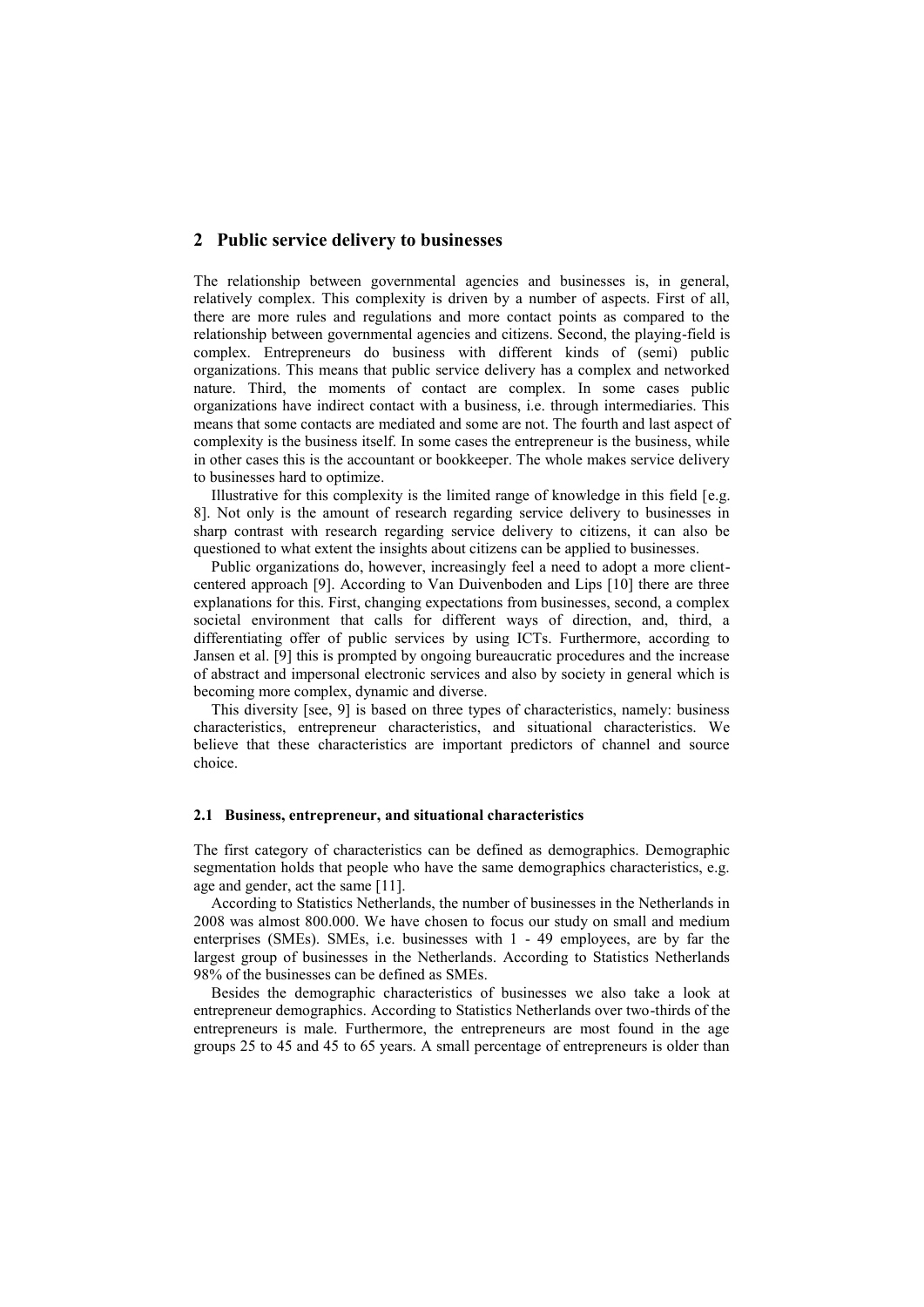65 and an even smaller percentage is 15 to 25 years. Conclusively, we take a look at the educational level of entrepreneurs.

In addition, we focus on the psychographic characteristics of entrepreneurs. Cahill [12] defines psychographic segmentation as differentiation in activities, interests, opinions, and values. The Technology Acceptance Model, henceforth TAM [13] has been successfully validated by scholars who have tested the model empirically and found that it explained much of the variance between perceived usefulness and perceived ease of use, i.e. attitude, and adoption intentions [e.g. 14, 15-17]. Because of this, the TAM is regarded as a trustworthy tool for predicting the intention to adopt and use (new) technologies. We define attitude as attitude towards governmental information, i.e. the first psychographic characteristic.

Although attitude can be a useful predictor for behavior, we believe behavior can be better predicted by mapping what people actually do. Applying ICTs in service delivery processes is an obvious choice for most public organizations. However, it is not obvious that everyone can make proper use of these electronic services. According to Van Deursen and Van Dijk [18] four types of digital skills determine to what extend one can use these services. These skills are: operational skills, formal skills, information skills, and strategic skills. Although no numbers are known about the digital skills of entrepreneurs we believe that they, like citizens [18], have different skill levels. Therefore, digital skills are the second psychographic characteristics we include in our research.

The final type of characteristics is the situational characteristics. We believe that situational characteristics, often not included in behavior models, are important predictors of both channel and source choice [19, 20]. In this paper we have defined five situational characteristics. The first one is topic. Entrepreneurs may visit different channels or make use of different sources considering the topic. Important and often searched for topics by entrepreneurs are about: starting a new business, personnel, housing, environment, tax, innovation, transaction, and rules and regulations.

The other situational characteristics we define are: type of need, i.e. need to know versus nice to know; level of importance, i.e. high versus low; type of knowledge, i.e. orientation versus specific; and level of urgency, i.e. high versus low.

#### **2.2 Channel choice and source choice**

Informing businesses can be done through different service channels. Pieterson et al. [19, p.9] define a channel as "...an access point by which organizations and clients can have contact with each other". According to these researchers channels are used to communicate with clients, facilitate clients with purchases, and offer clients products or services. For this research we define three channels: internet, telephone, and service desk.

Besides channels, entrepreneurs have a whole range of sources to choose from. Based on cluster analysis (see chapter 3), we define five main categories of sources. The main sources are: search engines, portals, governmental agencies, expert organizations, and the personal network of the entrepreneurs.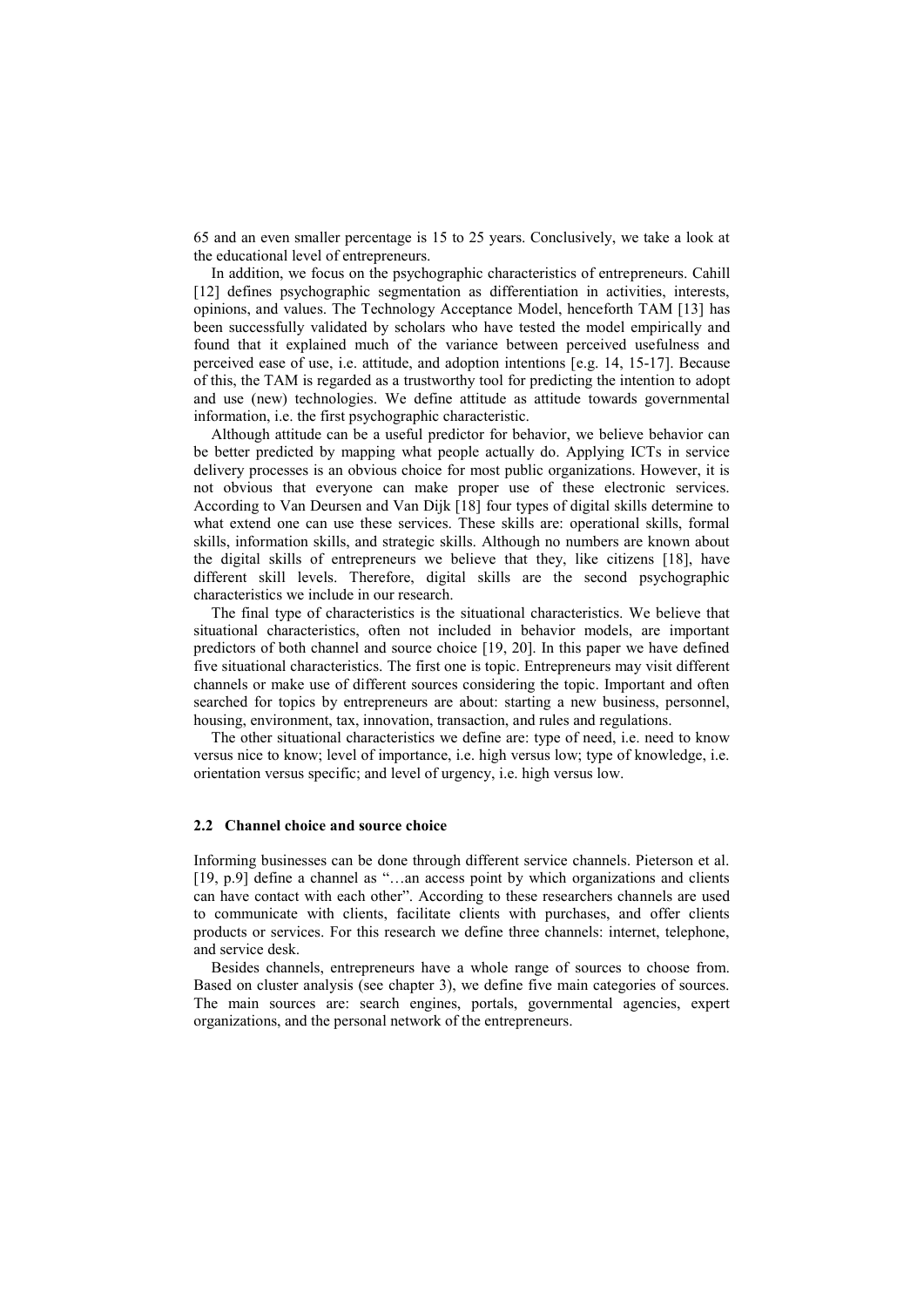#### **2.3 Conclusion**

In sum, we expect that four groups of factors influence the choice of channels and sources by entrepreneurs, i.e. business characteristics (business size), entrepreneur demographics (age, gender and education), entrepreneur psychographics (attitude towards governmental information), and situational characteristics (subject, type, importance, type of knowledge and urgency).

Using a quantitative study, we will try to answer the question what channels and sources entrepreneurs choose to obtain governmental information and how the four groups of factors affect these choices.

### **3 Method**

The research model provides an overview of the variables that were included in this research project. In the online questionnaire questions were posed regarding personal characteristics such as age and gender, preferences for channels and sources. To assess how different situational characteristics affect channel and source choices, we have used a vignette method (see below). Before the questionnaire was put online it was pretested by three researchers and six entrepreneurs.

In the questionnaire, respondents were presented with a list of fifteen different sources of information from which they could choose to search for information. In order to reduce complexity we used hierarchical clustering. Using an Euclidean distance as a measure of closeness and furthest neighbor to cluster the sources we distinguished five sources of information as presented in section 2.3.

The research population concerned all SMEs in the Netherlands. In order to reach this group we made use of an online panel of a commercial market research company. The panel consisted of 8000 possible respondents.

The questionnaire could be filled in from the beginning of October till the beginning of December in 2009. A relative long period was needed in order to receive enough respondents. In December, an effective response of  $4\%$  (N=323) was reached. This low response can be partly explained by the selection criteria. Of the 953 people who accessed our survey 538 did not meet the proper conditions to participate. Despite the low response rate, the final sample provides an adequate representation of the Dutch population of entrepreneurs. Female entrepreneurs are well represented with 35%. The mean age of the respondents is 42. Entrepreneurs with higher education levels are slightly over-represented, while the different kinds of company sizes are well represented.

#### **3.1 The vignette method**

This research method is also referred to as factorial surveys, vignette studies, policy capturing and conjoint measurement. These methods offer similar, yet more or less unrelated approaches in marketing and product development research and have been around for some time [20]. The methods borrow and adapt the concept of manipulation from the experimental tradition. From the survey tradition they borrow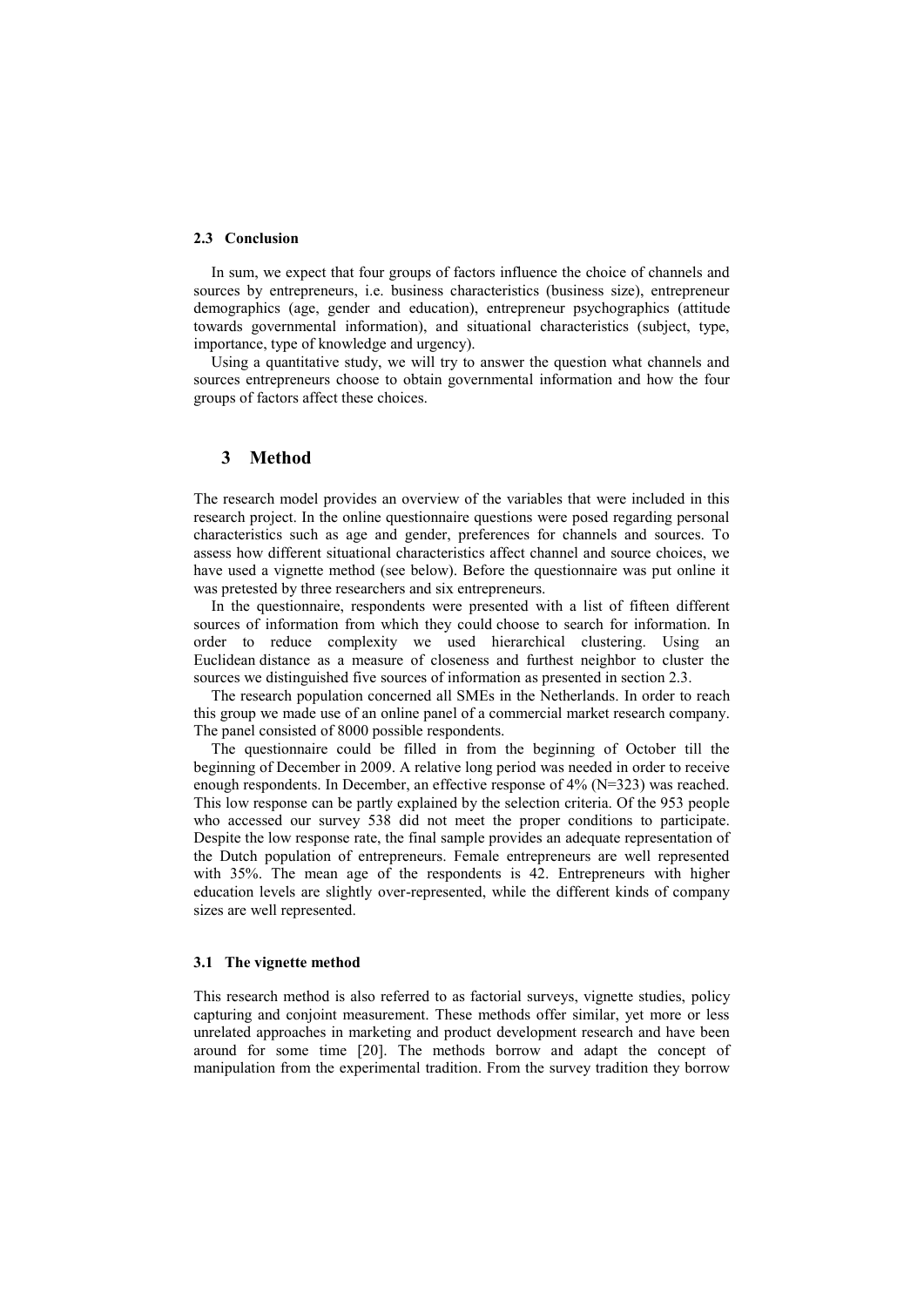the greater richness of detail and complexity that characterizes real-life circumstances [22]. The basic idea is to present people with contrived hypothetical situations. These situations, scenarios, vignettes or cases are developed by combining characteristics of possible situations as described in the research model. This can be explained the easiest by using an example:

*Suppose... You are thinking about starting a new business. You know there are a number of legal obligations need to be fulfilled. You have not yet looked into the matter but would like to look for some information. Where and how will you search for information?*

In this hypothetical situation the subject is starting a new business. Furthermore, the situation can be characterized as need to know, orientation and non-urgent. In total, respondents were presented with eight of such situations. Other cases, for example, do not outline a general situation, as above, but also more specific situations in which an entrepreneur has a specific question about a particular scheme.

### **3.2 Scales and analysis**

The following table shows an overview of the measures used in the study:

| Variable                    | <b>Measure/Description</b>                                  |
|-----------------------------|-------------------------------------------------------------|
| Business demographics       |                                                             |
| size                        | Number of employees of the firm                             |
| Entrepreneur demographics   |                                                             |
| Age                         | Age of the respondent                                       |
| Gender                      | Gender of the respondent                                    |
| Education                   | Highest level of education of the respondent                |
| Entrepreneur psychographics |                                                             |
| Attitude                    | Attitude of the respondent towards governmental information |
| Digital skills              | Self assessed level of digital skills                       |
| Situational characteristics |                                                             |
| Subject                     | Starting a new business, personnel, housing, environment,   |
|                             | tax, innovation, transaction, and rules and regulations     |
| Type                        | Need to know or nice to know                                |
| Importance                  | High or low importance of the issue.                        |
| Type of knowledge           | Specific or general (orientation) knowledge                 |
| Urgency                     | High or low urgency                                         |

**Table 1.** Variables and measures

Data are analyzed in different ways. In order to group the different sources we used a cluster analysis using the Ward method [23]. We have used (multi-nominal) logistic regression in order to analyze the impact of the (dichotomous) situational characteristics on channel and source selection and regular (OLS) regression to assess the impact of the other variables.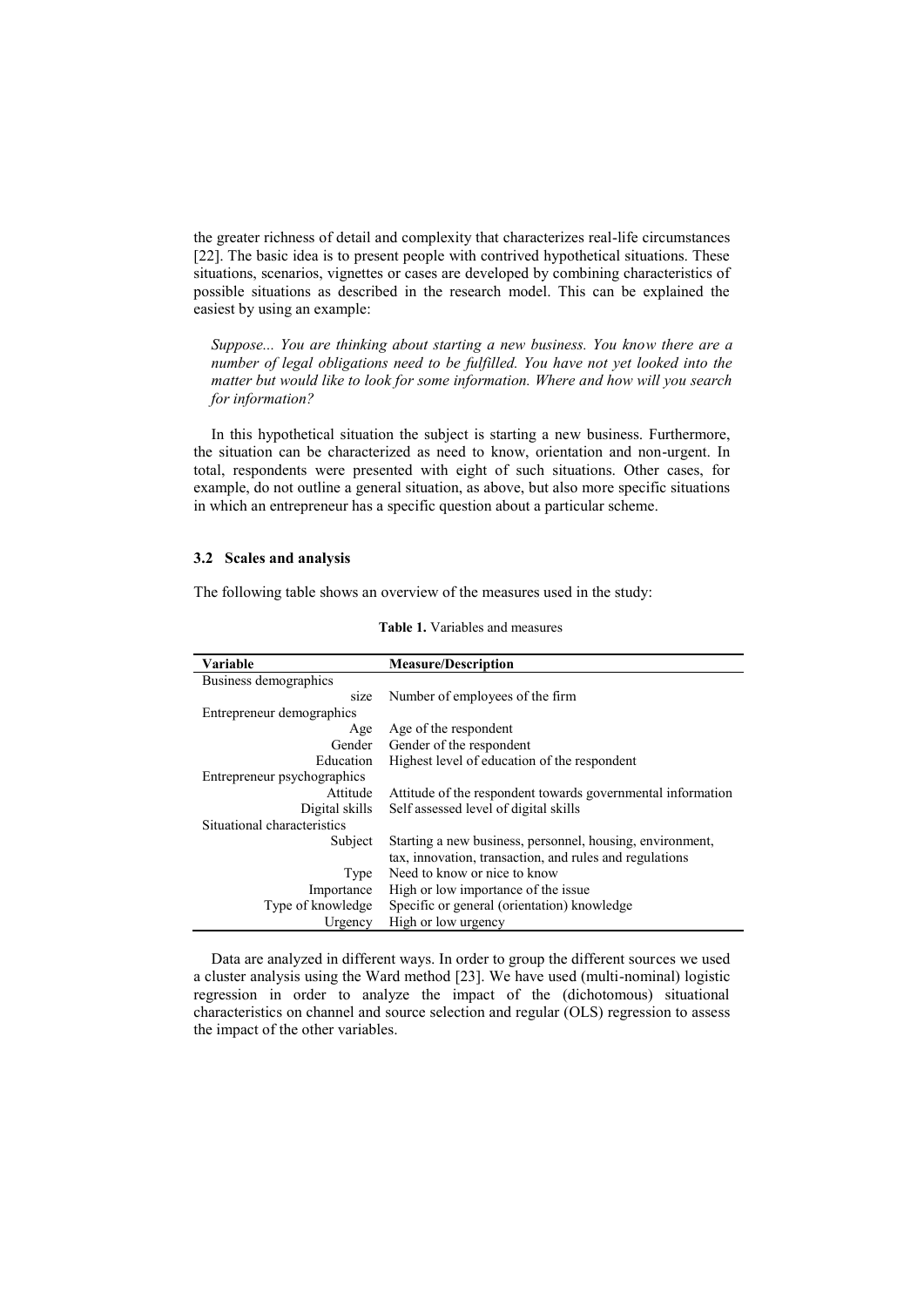### **4 Results**

We used a number of items to measure the attitude towards the government. Six items, related to the quality of governmental information were presented to respondents. These items showed a homogeneous picture with a Cronbach's Alpha of 0.84. The average score on each of the items ranged between four and five on a seven point scale, which means that respondents in general were relatively positive about the quality of governmental information.

Similarly, digital skills were measured using four items that expressed different levels of digital skills [18]. Analysis of homogeneity resulted in a Cronbach's Alpha of 0.78. In general, respondents expressed a relatively high level of digital skills with scores between five and six on a seven point scale.

#### **4.1 Channel choice**

The first objective was to gain more insight in the channel choice of entrepreneurs. We asked the respondents what the probability is of choosing each channel. We have done this both directly, i.e. by self-reports (figure 1a), and indirectly, by asking them what they would choose based on the vignettes (figure 1b).



**Figure 1a.** Reported probability of use





What can be seen from the figures above is that the reported probability differs from the probability based on the vignettes. In general, the internet channel is the most preferred channel. A large majority uses this channel on a monthly basis or more frequent. The preferences for telephone and service desk score lower, especially in the vignettes. About 50% never visits the service desk and 40% just a few times a year.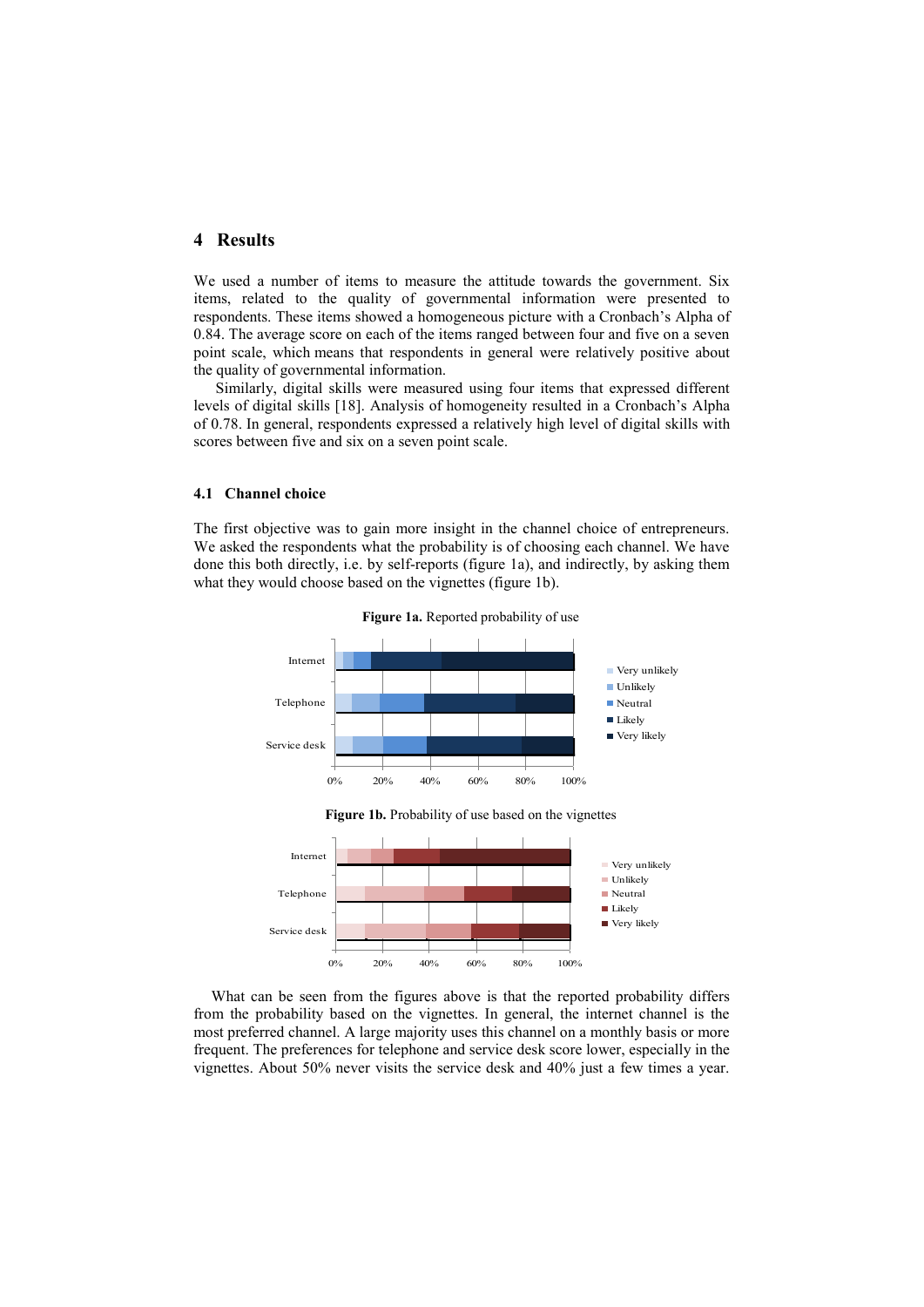Besides this, entrepreneurs turn out to be real multi-channelers. On average, the respondents make use of three different channels. About one-third has used four channels in 2009.

Regarding the demographic characteristics of businesses we see that larger businesses have a small favor for the telephone compared to internet and service desk. Concerning the demographic characteristics of entrepreneurs we observed two significant results (see the left side of table 2a in the annex). Older entrepreneurs tend to choose the internet channel more often than younger entrepreneurs and male entrepreneurs make more use of the telephone than female entrepreneurs. No significant results were found regarding the service desk. This could imply that the service desk is a suitable channel for everyone.

The psychographic characteristics show also some variation. An increase of the digital skills has a significant effect on the choice of all three channels. This is the highest for the internet channel. Entrepreneurs with a positive attitude towards governmental information also have a preference for internet.

The topics of the vignettes are no great predictor of channel choice. The preference for the service desk, however, shows the most variation. The preference for this channel is the strongest with the topics about personnel and starting a business. The other characteristics of the vignettes do not or hardly influence channel choice. Only small differences were found considering the service desk. When the vignettes dealt with low importance and orientation issues, entrepreneurs slightly, but significantly preferred the service desk as a channel to get information (see the left side of table 2b in the annex).

#### **4.2 Source choice**

The second objective was to gain more insight in the source choice of entrepreneurs. In this section we discuss the relationship between the choices for a specific source based on the characteristics of the vignettes that were presented to the respondents.



**Figure 2.** Source choices of entrepreneurs

Figure 2 shows the number of times that a specific source was mentioned for a specific topic. Most source clusters contain multiple sources. For example, the personal network consists of external advisors, family and friends, internal colleagues, and external colleagues. The search engine is the most used source for searching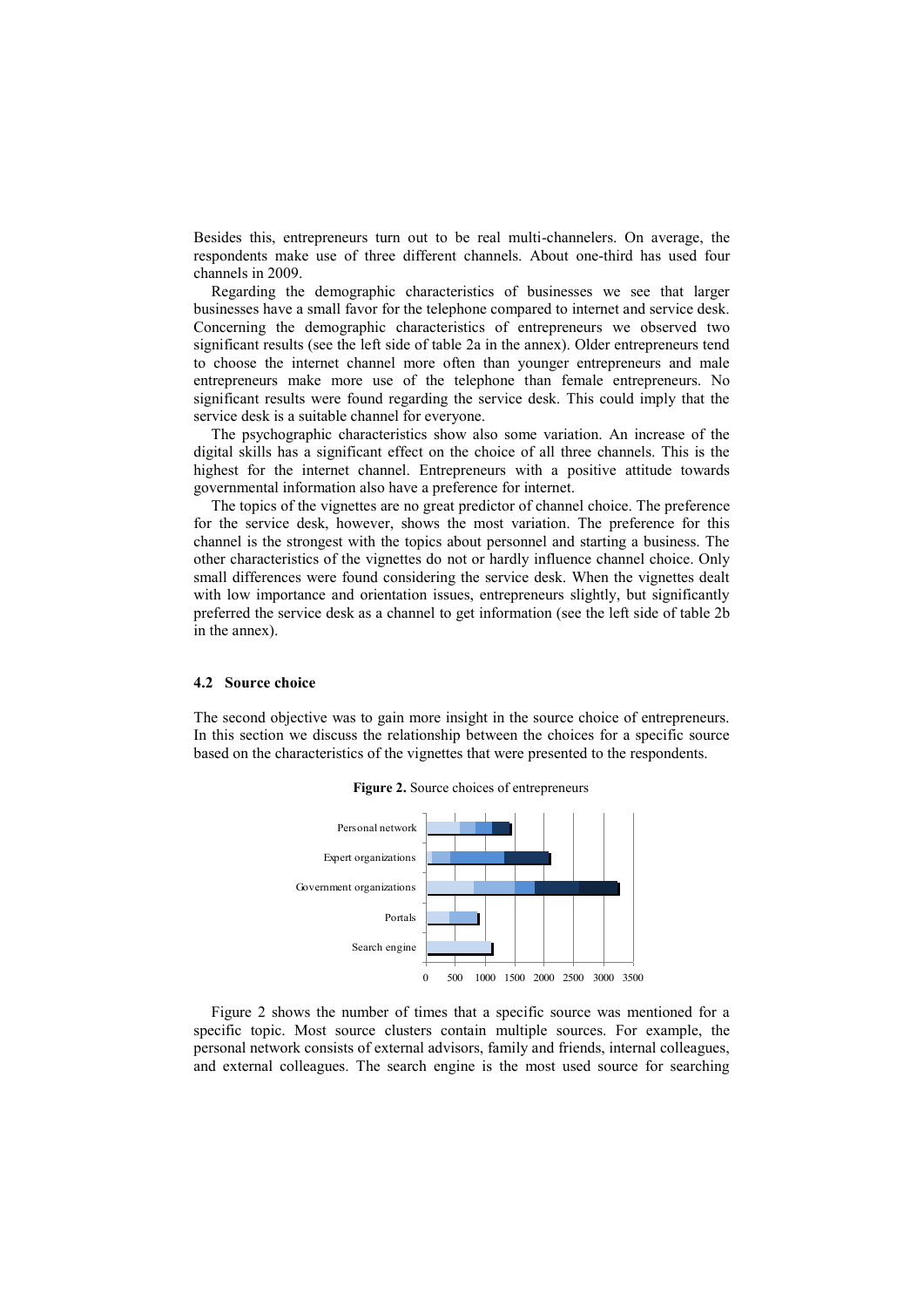public information. Also expert organizations, e.g. chamber of commerce and professional associations are important as well as government organizations, like national government and municipalities.

Regarding the demographic characteristics of businesses we conclude from the right side of table 2a in the annex that larger businesses make less use of expert organizations and more use of their personal network as compared to smaller businesses. Concerning the demographic characteristics of entrepreneurs we see that older entrepreneurs use government and expert organizations as a source for information. Younger entrepreneurs rather consult their personal network. Female, and higher educated entrepreneurs consult expert organizations more often as a source for information than male and lower educated entrepreneurs.

The psychographic characteristics show also some variation. Entrepreneurs with a high level of digital skills significantly use search engines and consult government organizations more often than entrepreneurs with less digital skills. When entrepreneurs have a negative attitude towards governmental information, they make significantly more use of their personal network compared to entrepreneurs with positive attitudes towards governmental information.

On the right side of table 2b in the annex it is demonstrated that search engines and portals are used most when entrepreneurs are in need for specific information. Government organizations are accessed in cases of high importance as well as for specific purposes. Expert organizations are consulted when the importance is high and when urgency is high. The personal network is addressed when the importance is high and when entrepreneurs are seeking information about specific issues. Furthermore, we found that search engines and portals are used for all topics. Moreover, portals are used a little less often than search engines as a starting point. Also, entrepreneurs gather information from expert organizations relatively often when the topic is about starting a new business, personnel and tax issues. Government organizations are approached most often when the topics are about environment, transactions, or rules and regulations issues.

## **5 Conclusion and discussion**

The goal of this study was to gain insight in which channels and which sources entrepreneurs use for public information. In order to reach this goal an online questionnaire was presented to Dutch entrepreneurs containing a vignette method. In total, 323 respondents have fully completed the questionnaire. Based on the response rate and the difficulty to achieve this, we conclude that entrepreneurs are a hard to reach target group for research. Especially immigrant entrepreneurs were difficult to reach with a presence of 3%. Nonetheless, considering the drawbacks of the respondents, they do form a realistic reflection of the entrepreneurial target group. However, the study is limited to the Dutch context and little can be said if the findings would remain valid in other national and cultural contexts.

This brings us to the first research question: which channels and which sources do entrepreneurs use regarding public organizational information? Based on the results we can conclude the following: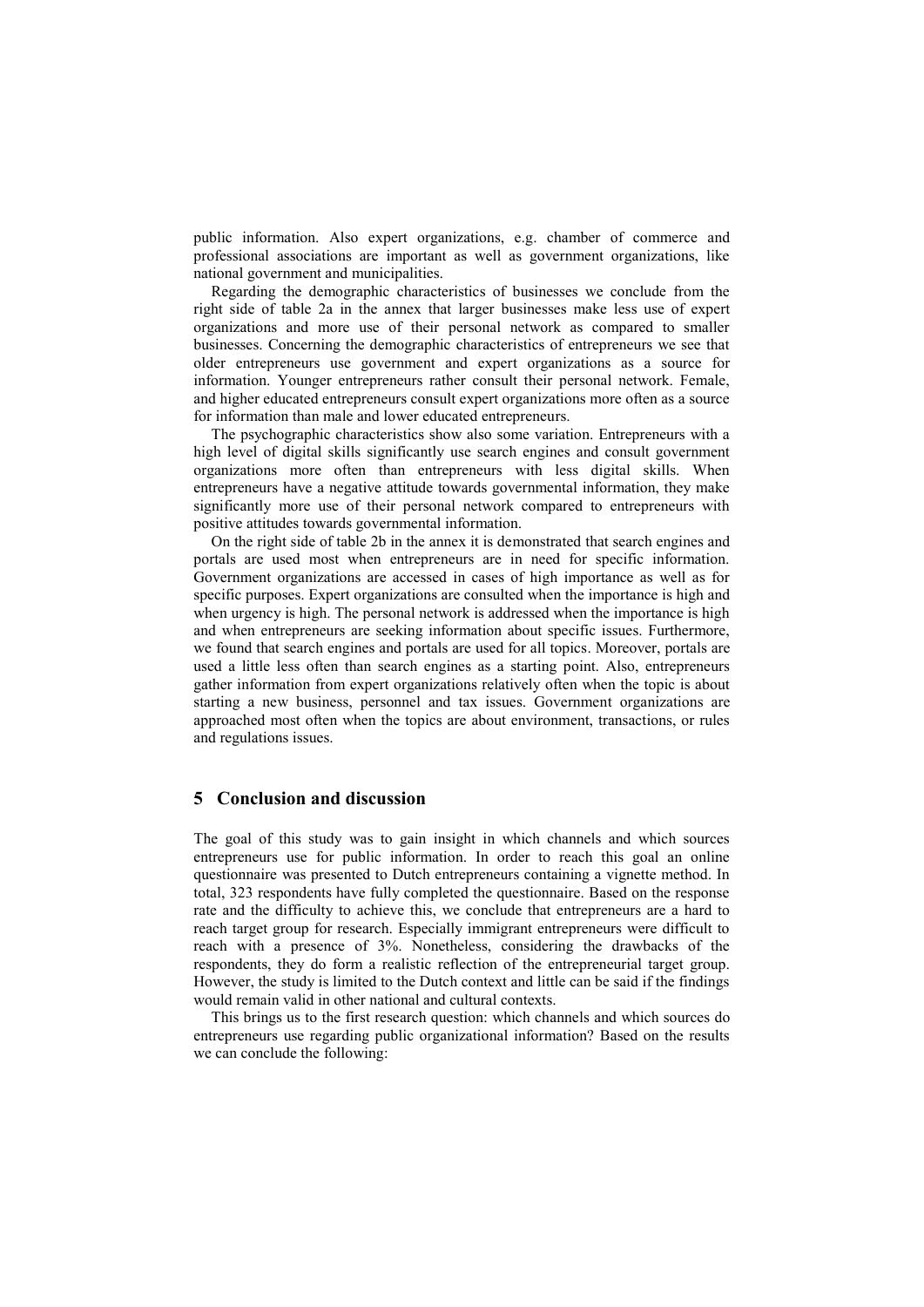1) Entrepreneurs have chosen internet as the most preferred channel to obtain governmental information. Nevertheless, this does not imply that other channels are not used. Therefore, government organizations should still follow multi-channel strategies. This finding is, however, not really surprising. Perhaps the internet as a channel should have been differentiated in different possibilities, like e-mail and chat.

2) Based on the self-reports, entrepreneurs have a strong preference for the internet channel when they are orientating themselves, when they want to know something fast, and when they want to know things about rules and regulations. On the other hand, when they want to know things about which has high importance or about a specific topic, they prefer the telephone or service desk.

3) Based on the vignettes, entrepreneurs still have a strong preference for the internet channel, but the differences are smaller. Surprisingly, the opposite seems to be unfolding. For orientation questions entrepreneurs seem to prefer the service desk. This contradiction can be explained by differentiating between intentional behavior and actual behavior. Whereas self-reports, by stating propositions, reflect intentional behavior, vignettes do a better job in portraying actual behavior.

In the seventies and eighties of the last century scholars believed in the rational model of channel choice. This model was based on the Media Richness Theory [24] and the Social Presence Theory [25]. This model implies that people think rational about their channel choice, based on the characteristics of the channels and the characteristics of the question they have. However, as noted by the Social Influence Model [26] and the Channel Expansion Theory [27], these choices can also be influenced by unconscious variables. This is supported by research of Pieterson [19] who developed a framework for the channel choice of citizens. One of the main predictors in his model is habit.

In the case of the vignettes, entrepreneurs likely revert to their habits, than when asked to think about their behavior. Thus, the vignettes give a more realistic picture of the reality. However, there is a price to pay. Although the situational characteristics have some influence, the explained variance is low. This could, however, be caused by the design of our vignettes. Therefore, a more precise description of different situations should be considered.

4) Regarding the sources, entrepreneurs have a strong preference for search engines like Google to obtain governmental information. However, government organizations as well as expert organizations and to a smaller extent portals can also be considered among the most important sources for searching information. It seems that entrepreneurs rely more on their own skills to obtain governmental information than to obtain it via portals. The question is if this is the most efficient way. When searching for governmental information via portals it is more certain that all relevant information is obtained. Perhaps entrepreneurs should be educated about this? An additional point of discussion is that no attention is paid to traditional offline sources, like telephone books.

The second research question was: to what extent do the four groups of factors affect the channel and source choice of entrepreneurs regarding public organizational information? Based on the results we can conclude the following:

1) Larger businesses make use more of the telephone channel and less of the internet and service desk. Furthermore, they make more use of their personal network and less of expert organizations compared to smaller businesses.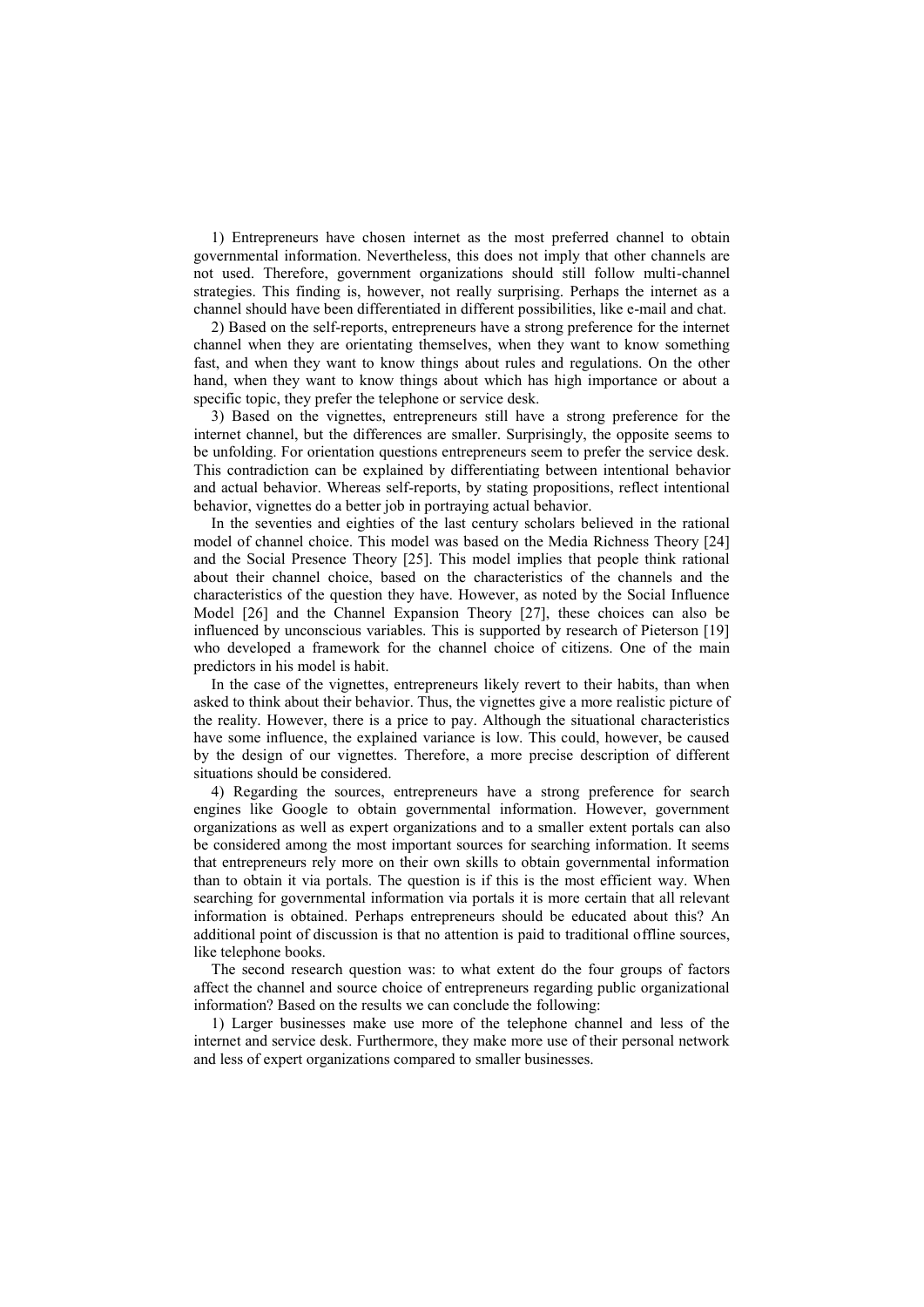2) Older entrepreneurs make use of the internet channel the most and have more contact with governmental and expert organizations. We expected that younger entrepreneurs would make more use of the internet. A possible explanation for this is that they are well aware of the drawbacks of the internet and therefore make use of the telephone. Younger entrepreneurs are consulting their personal network more often. Male entrepreneurs make more use of the telephone. Female and higher educated entrepreneurs make more use of consulting expert organizations.

3) When entrepreneurs have a positive attitude towards government information they tend to use the internet more often. Entrepreneurs with a more negative attitude are getting their information from their personal network. When the digital skills of entrepreneurs increase, the preference for all the other channels increases as well, especially for the internet channel. Digital skilled entrepreneurs also make more use of search engines and consult governmental organizations more often.

4) Conclusively, the situational characteristics are no great predictor of channel choice. However, it does have some effect on source choice. Entrepreneurs who are in need for specific information have a strong preference for using search engines and portals. When the information is necessary for specific and highly important topics, governmental agencies are accessed. Expert organizations are addressed when the importance is high and when urgency is high. The personal network is consulted when the importance is high and when entrepreneurs are seeking information about specific issues.

Our study is amongst the first to analyze channel and source choice behavior among businesses. In line with studies among citizens we see that businesses use different channels for different purposes in different situations. However we lack theories that describe or predict how these situational characteristics affect channel and source choice. The variables used in this study might help in building such a theory.

The added value of this research is that it shows that it is possible to explain channel and source choice from situational characteristics in stead of only asking respondents their preferences, e.g. ease of use and perceived usefulness. However, we need to understand more clearly what it is exactly in these situations that explain certain types of behavior. Future research should focus on this.

### **References**

- 1. Pieterson, W.: Channel Choice; Citizens' Channel Behavior and Public Service Channel Strategy. In: Faculty of Behavioural Sciences, vol. PhD. University of Twente, Enschede, 302 (2009)
- 2. Pieterson, W., Ebbers, W.: The Use of Service Channels by Citizens in the Netherlands: Implications for Multi-Channel Management. In: International Review of Administrative Sciences, vol. 74 (2008)
- 3. Reddick, C.G.: Citizen-Initiated Contacts with Government: Comparing Phones and Websites. In: Journal of E-Government, vol. 2, pp. 27--53 (2005)
- 4. Reddick, C.G.: Citizen Interaction with E-Government: From the Streets to Servers? In: Government Information Quarterly, vol. 22, pp. 38--57 (2005)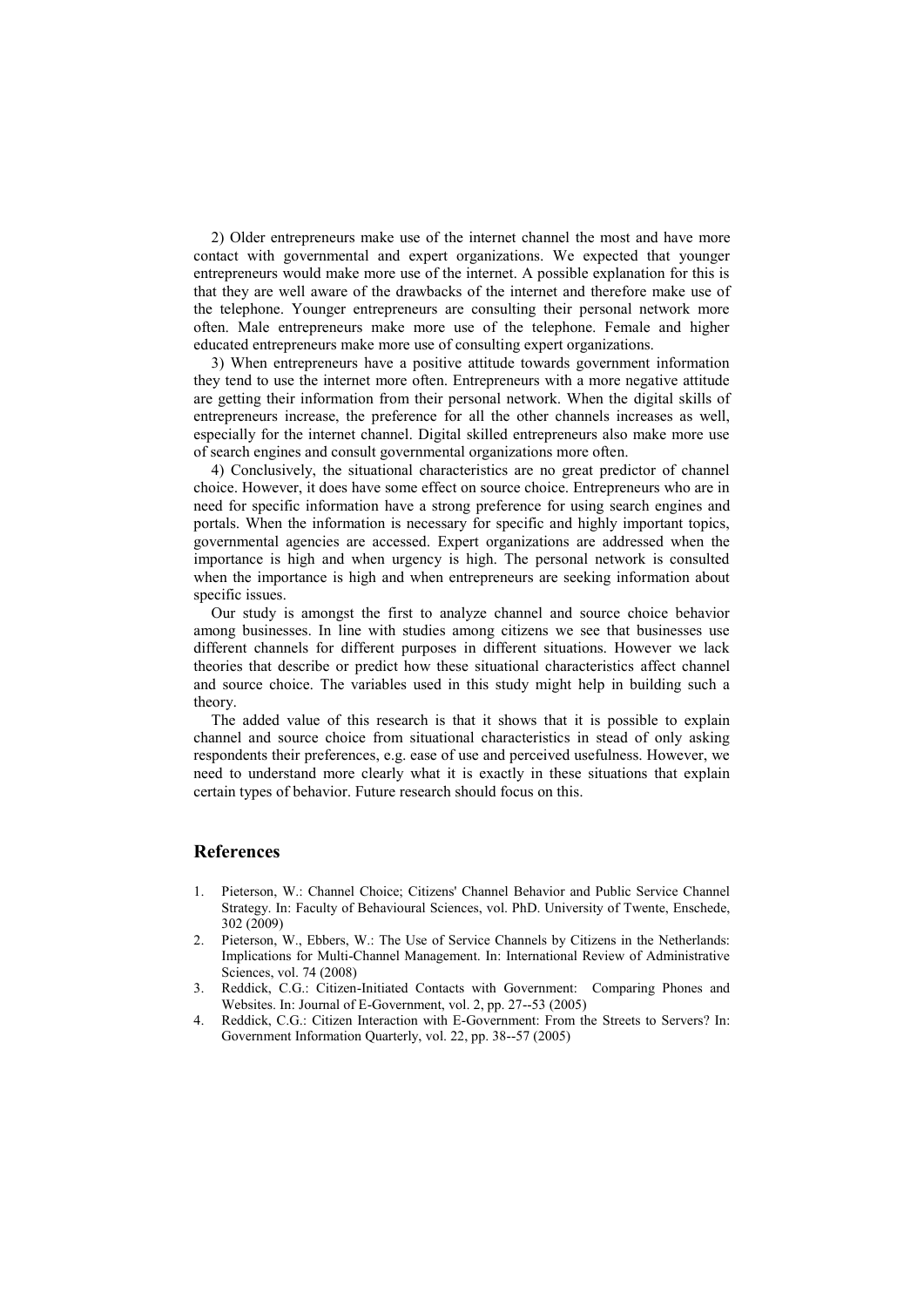- 5. Thomas, J.C., Streib, G.: The New Face of Government: Citizen-Initiated Contacts in the Era of E-Government. In: Journal of Public Administration Research and Theory, vol. 13, 83 (2003)
- 6. Ebbers, W., Pieterson, W., Noordman, H.: Electronic Government: Rethinking Channel Management Strategies. In: Government Information Quarterly, vol. 25, pp. 181--201 (2008)
- 7. Bergers, A.M.: Communicatie met Ondernemers in het MKB: Een Handreiking voor Communicatie-adviseurs van de Rijksoverheid [Communication with SME Entrepreneurs: Assistance for Communication Advisors of the Federal Government]. Retrieved March 9 2008, via http://www.communicatieplein.nl/dsc?c=getobject&s=obj&objectid=143472 (2003)
- 8. Sadowski, B.M., Maitland, C., van Dongen, J.: Strategic Use of the Internet by Small- and Medium-Sized Companies: An Exploratory Study. In: Information Economics and Policy, vol. 14, pp. 75--93 (2002)
- 9. Jansen, J., de Vries, S., van der Geest, T., Arendsen, R., van Dijk, J.: The State of Client-Centered Public Service Delivery in the Netherlands. In: M.A. Wimmer, H.J. Scholl, M. Janssen, R. Traunmüller (eds.): EGOV 2009, Lecture Notes in Computer Science, vol. 5693, pp. 293--304, Heidelberg, Berlin: Springer-Verlag (2009)
- 10. van Duivenboden, H., Lips, M.: CRM in de Publieke Sector: Naar een Klantgerichte Elektronische Overheid [CRM in the Public Sector: Towards a Client-Centered Electronic Government]. In: Holland Management Review, vol. 85, pp. 45--57 (2002)
- 11. Fu, J-R., Chao, W-P., Farn, C-K.: Determinants of Taxpayers' Adoption of Electronic Filing Methods in Taiwan: An Exploratory Study. In: Journal of Public Information, vol. 30, pp. 658--683 (2004)
- 12. Cahill, D.J.: Lifestyle Market Segmentation. New York: Haworth Press (2006)
- 13. Davis, F.D.: Perceived Usefulness, Perceived Ease of Use, and User Acceptance of Information technology. In: MIS Quarterly, vol. 13, pp. 319--339 (1989)
- 14. Adams, D.A., Nelson, R.R., Todd, P.A.: Perceived Usefulness, Ease of Use, and Usage of Information Technology: A Replication. In: MIS Quarterly, vol. 16(2), pp. 227--246 (1992)
- 15. Szajna, B.: Empirical Evaluation of the Revised Technology Acceptance Model. In: Management Science, vol. 42(1), pp. 85--92 (1996)
- 16. Venkatesh, V., Davis. F.D.: A Theoretical Extension of the Technology Acceptance Model: Four Longitudinal Field Studies. In: Management Science, vol. 46(2), pp. 186-- 204 (2000)
- 17. Venkatesh, V., Morris, M.G., Davis, G.B., Davis. F.D.: User Acceptance of Information Technology: Toward a Unified View. In: MIS Quarterly, vol. 27(3), pp. 425--478 (2003)
- 18. van Deursen, A.J.A.M., van Dijk, J.A.G.M.: Improving Digital Skills for the Use of Online Public Information and Services. In: Government Information Quarterly, vol. 26, pp. 333--340 (2009)
- 19. Pieterson, W.: Channel Choice: Citizens' Channel Behavior and Public Service Channel Strategy. Enschede: University of Twente (2009)
- 20. Van de Wijngaert, L., Bouwman, H.A.: Multi-Theory Approach Towards the Adoption, Use and Effects of IT-Services. In: A. Vishwanath, G. Barnett, (eds.) Advances in the Study of the Diffusion of Innovations: Theory, Methods, and Applications. Forthcoming.
- 21. Pieterson, W., Teerling, M., Klievink, M., Lankhorst, M., Janssen, M., Boekhoudt, P.: Multichannel Management: De Stand van Zaken [Multi-Channel Management: State of the Art]. Enschede: Novay (2007)
- 22. Rossi, P.H., Nock, S.S.: Measuring Social Judgments: The Factorial Survey Approach. Beverly Hills: Sage (1982)
- 23. Ward, J.: Hierarchical Grouping to Optimize an Objective Function. in: Journal of the American Statistical Association, vol. 58, pp. 236--244 (1963)